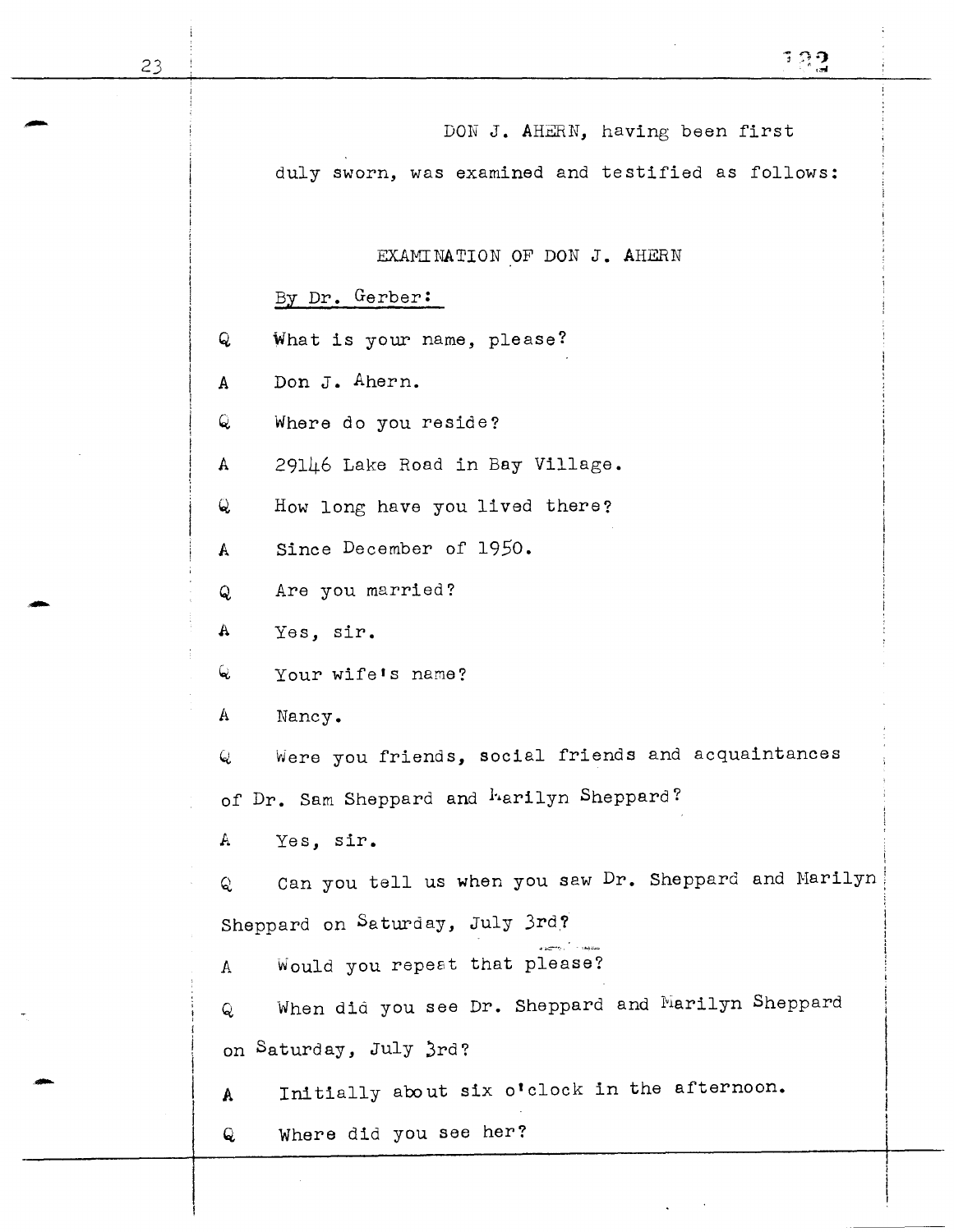!

 $\mathbf{I}$ 

-

-

 $\vert$ : A At our residence.

 $\overline{\mathbb{Q}}$ And what occurred?

 $\boldsymbol{A}$ They were there for approximately two hours. During that period of time we all had perhaps two cocktails apiece. We discussed the progress of Mrs. Sheppard's golf, inasmuch as my wife had been assisting her in golf. She had played very little before. Other than that I think it was just of a reneral nature, nothing unusual in particular.

Q. Then what has ened?

 $\begin{array}{|c|c|} \hline \end{array}$ From there we wont down to the residence of Dr. Sam Sheppard.

Did Dr. Sheppard leave ahead of you or was he gone at any time in those two hours?

A As I recall he left maybe five or ten minutes prior to the time that we left. I don't recall exactly, but I think he did leave prior to our departure.

Q Who did you depart with?

A As I recall, one of our children, Michael, I think rode in the car with us, Mrs. Sheppard and my wife.

That happened to the other child? Ÿй.

A Oh, I think their son, Chip, walked down to their residence with our daughter Leslie.

Q What time did you leave your home?

A About eight o'clock.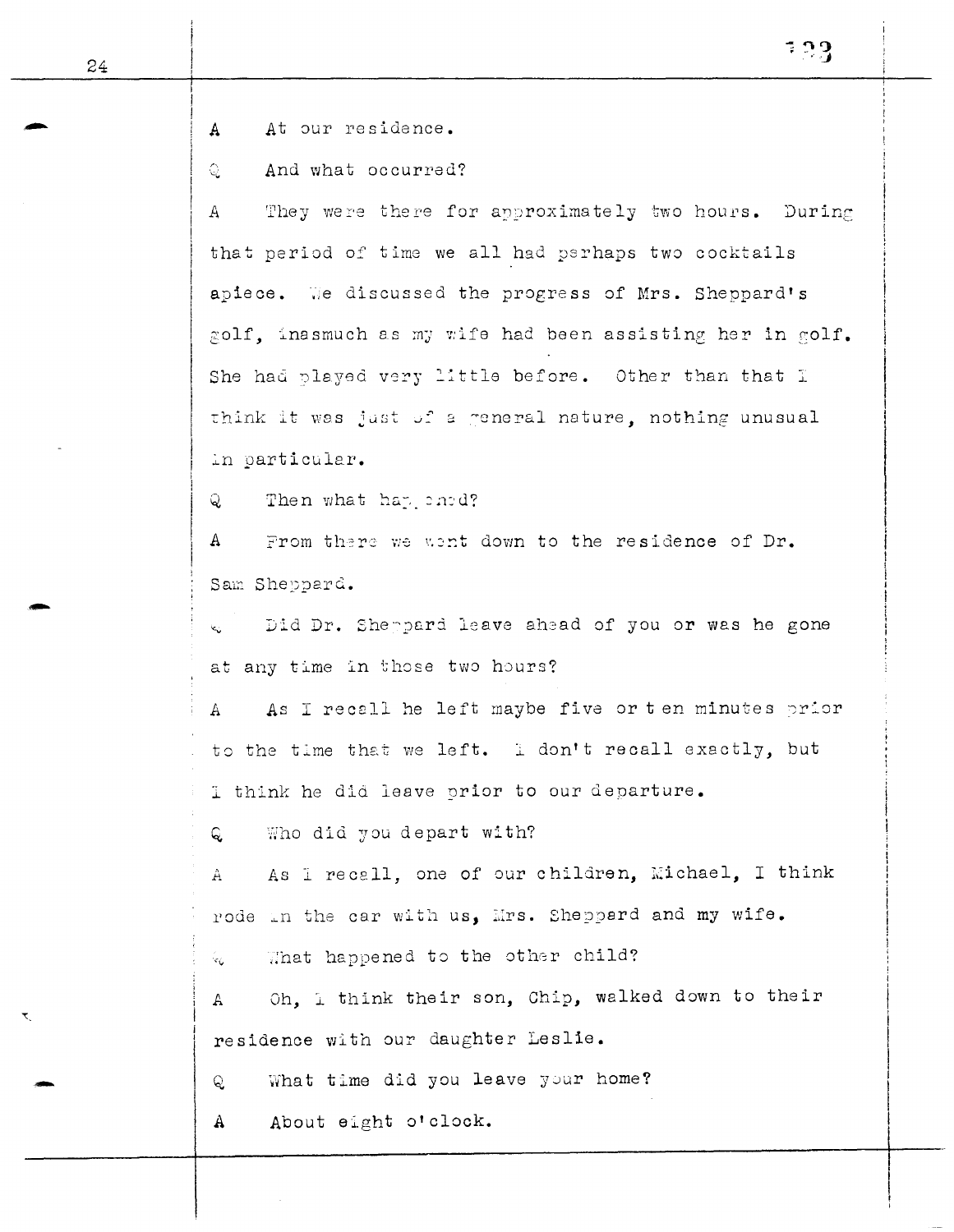724

 $\mathsf{Q}$ i What time did you arrive over at the Sheppard's home? IA  $C.$ Perhaps two minutes later. Then what happened, what happened then? A Some time between the time we arrived and started eating dinner I recall that Sam and I walked down to the beach to look at the water inasmuch as he had planned on skiing the following day. Q Was Dr. Sheppard there when you arrived? A Yes, he was. He was there at the house. Q, He was at the house when you arrived? ;A Yes. 4 All right, go ahead. *<sup>A</sup>*I recall the water was very rough that evening,, and it was a little disappointing because he had invited a number of internes for the following day to ski. We were down there for perhaps ten or fifteen minutes and came back up to the house, and shortly thereafter we went down in the basement, that is, Dr. Sam, our two children, and their son Chip. And Sam was showing the children how to use the punching bag. We were down there for perhaps ten or fifteen minutes and came back up. Shortly thereafter, we had dinner on the porch, that is, the adults did, and the children ate in the kitchen. Q. What happened then?

I

1

1

i

I

-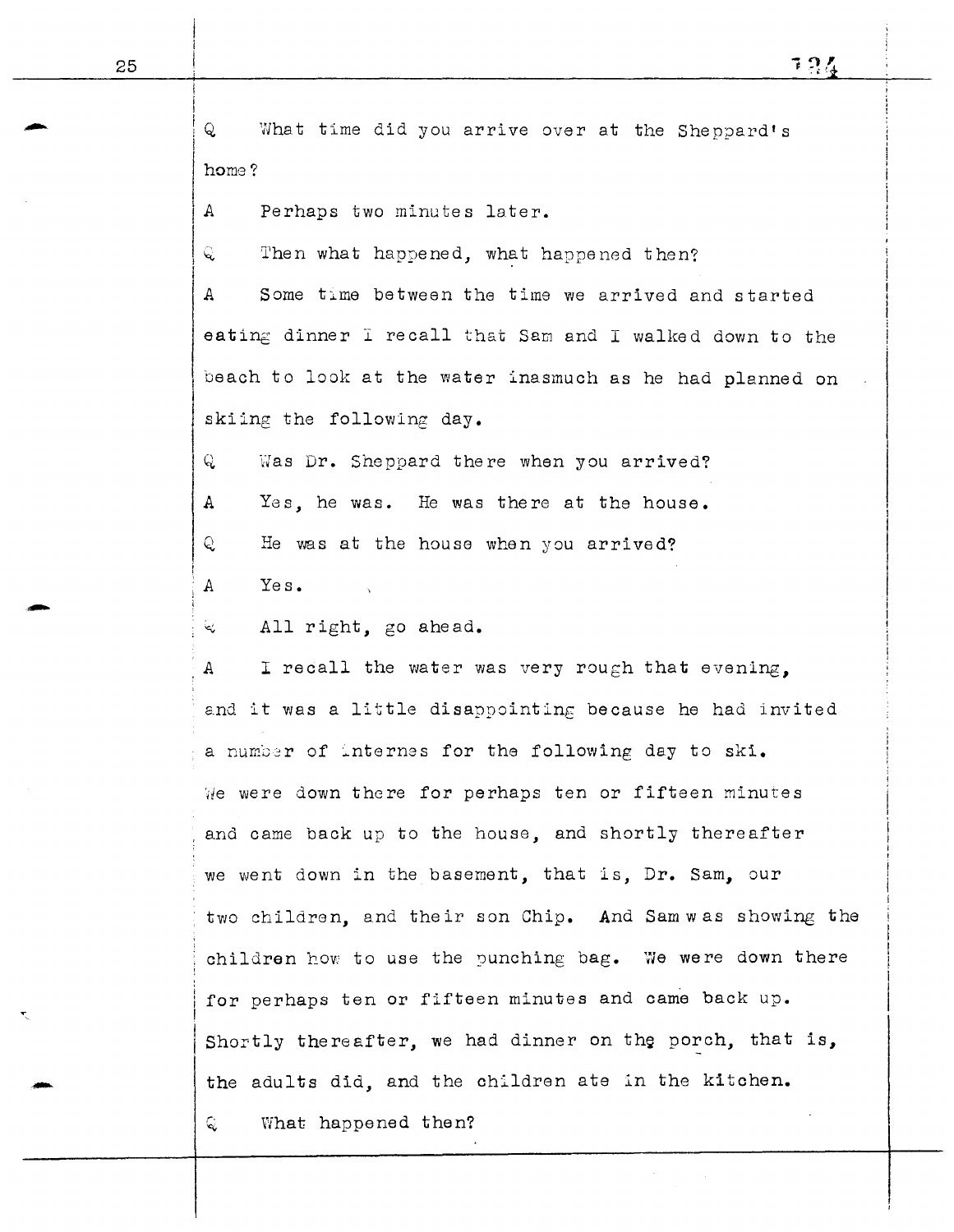*A*  After dinner, the two girls, that is, my wife and Mrs. Sheppard cleared the table off and then brought dessert out, and we ate our dessert, and following that  $\vert$ I took our two children home, Mike and Leslie, and that was about 10:30. Then I returned perhaps ten minutes later.

Q What happened then?

*<sup>A</sup>*"Nell, I recall little Chip, just as I came in the living room. little Chip dressed in his pajamas came down the steps and his mother, he said something to his mother which I didn't recall and she advised him to go *on* back upstairs and go back to bed, which he did. Then we began watching a movie on television. Of course. had been listening to the ball game to that time. Nothing unusual happened for the balance of the evening. We stayed there until the conclusion of the movie which was on television and also listened to the ball game. And as I recall it, it was about 12:30 when we departed. Do you want me to continue?

Yes, go right ahead.

A I would say somewhere between 11:30 and perhaps a quarter to twelve Sam had been drowsing a bit in the chair, and he then went over to the couch and laid down. I think especially the girls were trying to keep him awake so that he would watch the movie. He finally went to sleep I would

i

I

-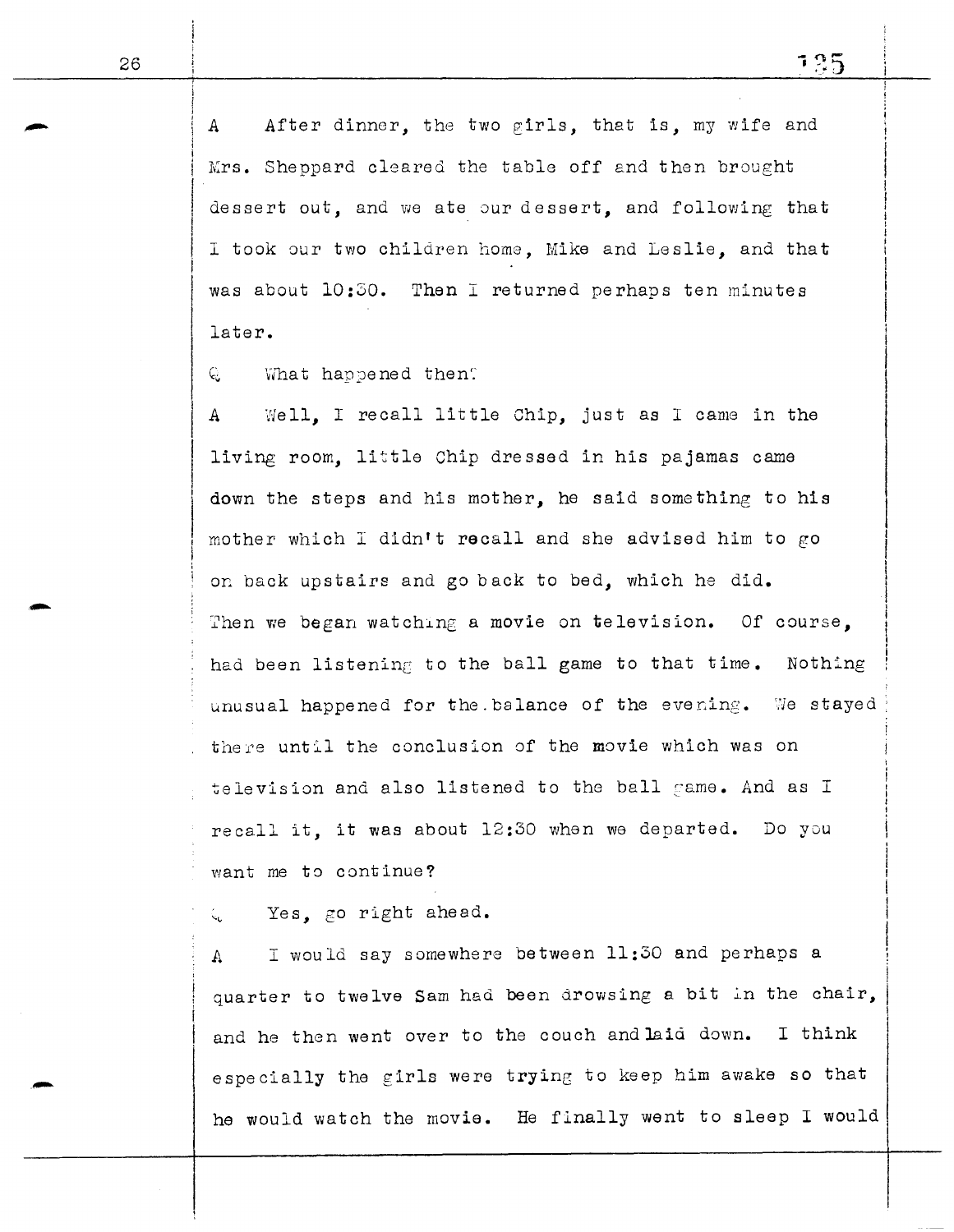| say about a half hour before we left.                             |
|-------------------------------------------------------------------|
| Did you notice how he was dressed?<br>ୟ                           |
| Well, I recall that he had on his cord slacks, a<br>$\mathbf{A}$  |
| white T-shirt, and sweat socks, and brown sneakers or             |
| moccasins. I am not positive if he had on his brown cordurdy      |
| jacket or not. I think he did. Whatever, it was very              |
| much in evidence, I can't recall seeing it clearly, I             |
| know he had it on during the course of the evening.               |
| following the time we came back up from the basement.             |
| Was it cool enough to wear a jacket?<br>Q.                        |
| Oh, yes. It was rather windy that evening and, of<br>$\mathbf{A}$ |
| course, we ate on the porch and it was quite windy out            |
| there.                                                            |
| You were wearing a jacket?<br>୍                                   |
| I had something on. I don't recall what it was.<br>$\mathbf{A}$   |
| ्<br>What about a wrist watch, did Dr. Sheppard have on a         |
| wrist watch?                                                      |
| As I recall, he did.<br>$\mathbf{A}$                              |
| On which hand was he wearing it?<br>Q.                            |
| I think it was on his right hand. My recollection<br>$\mathbf{A}$ |
| of having seen the watch was at our house.                        |
| Which side of the hand was the face of the watch,<br>ର            |
| was it on the palm side or the back side of the hand?             |
| That is a pretty difficult question. I don't recall.<br>А         |
| I do know that when he was at our house, we were sitting          |

 $\pmb{\cdot}$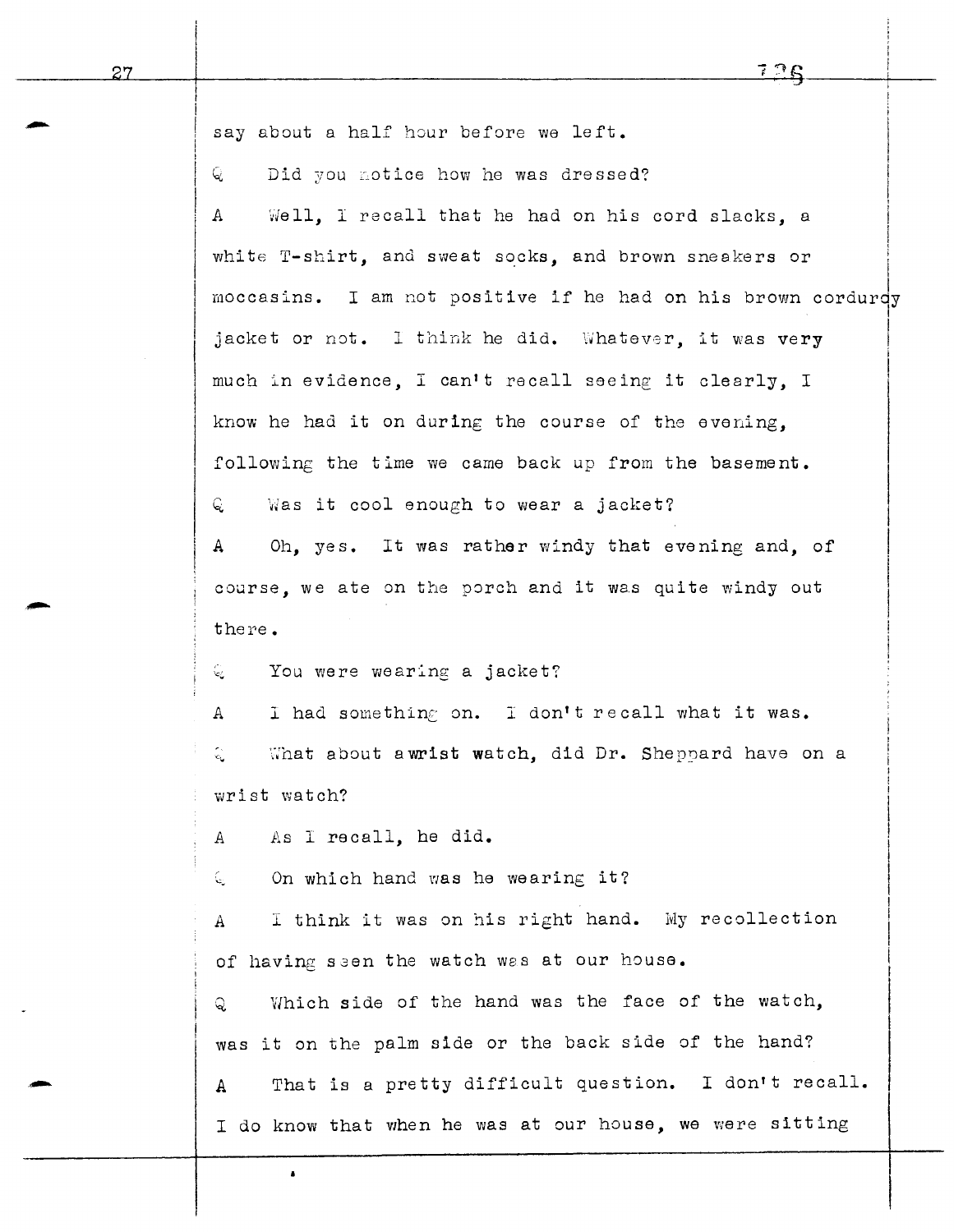| in the kitchen, at sort of a breakfast bar, and he was                      |  |  |
|-----------------------------------------------------------------------------|--|--|
| sitting to my left, somewhat as I am sitting now, and I                     |  |  |
| could see his hand up there, and as I recall he did have                    |  |  |
| on his watch.                                                               |  |  |
| Is he right-handed or left-handed?<br>୍                                     |  |  |
| He is right-handed as I recall.<br>A                                        |  |  |
| ୍ଦ୍ର<br>Did you see a chain, a key chain, charm?                            |  |  |
| $\mathbf{A}$<br>I have seen it many times, but I do not recall              |  |  |
| having seen it on that occasion.                                            |  |  |
| Q<br>Did he have a ring?                                                    |  |  |
| I don't recall.<br>$\mathbf{A}$                                             |  |  |
| Q.<br>Fraternity ring or something, any kind of a ring?                     |  |  |
| I just don't recall.<br>A                                                   |  |  |
| $\hat{\mathcal{L}}$<br>When you left with Mrs. Ahern did you notice whether |  |  |
| or not the door that led out on the porch was locked?                       |  |  |
| I know that my wife had locked it previously some<br>A                      |  |  |
| time during the course of the evening. I think it was                       |  |  |
| shortly after we came in from having eaten.                                 |  |  |
| ୍ତ<br>Do you know whether or not it was opened up subsequent                |  |  |
| to that time?                                                               |  |  |
| I t hink not.<br>$\mathbf{A}$                                               |  |  |
| Was there anything said or done that evening that<br>Q                      |  |  |
| would irritate Dr. Sheppard or Mrs. Sheppard?                               |  |  |
| Not a thing. Everything was most pleasant.<br>A<br>The re                   |  |  |
| just wasn't a thing.                                                        |  |  |

28

-